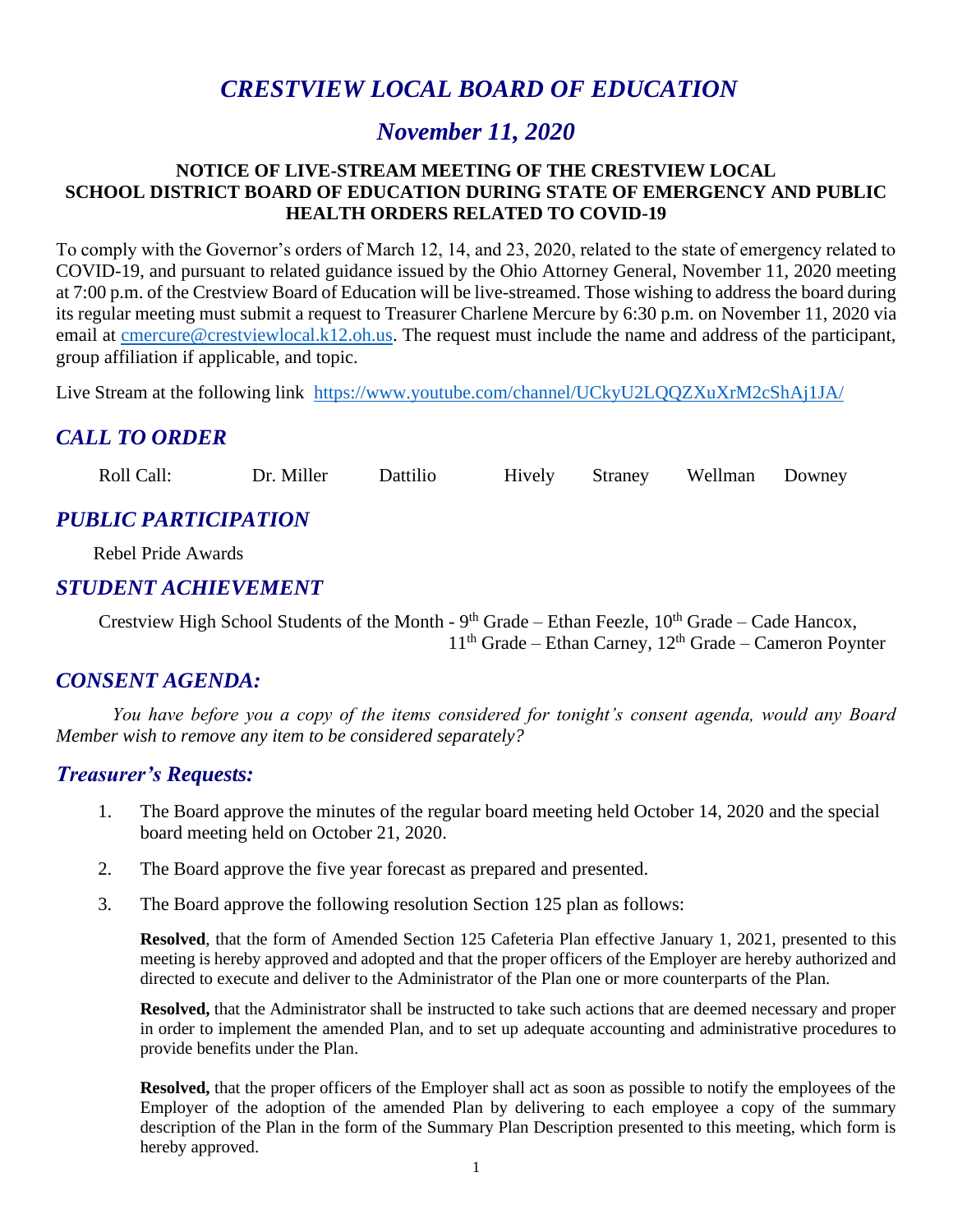### *Superintendent's Requests:*

- 1. The Board approve the 2020-21 Building Parent Advisory Committees as presented for Crestview High School, Middle School, and Elementary School.
- 2. The Board grant maternity leave as requested by Katie Beebout, Crestview Middle School Teacher, effective November 23, 2020 through February 1, 2021.
- 3. The Board grant FMLA (Family Medical Leave Act) for Kelly Cusick, Cafeteria Cook, effective November 9, 2020.
- 4. The Board accept the resignation of Gale Heffinger, Instructional Tutor, effective October 30, 2020.
- 5. The Board accept the resignation of Jill Kallas, Cafeteria Cashier, effective November 11, 2020.
- 6. The Board approve the following nonteaching personnel to be granted a one (1) year limited contract for the 2020-21 school year, according to the wage rate for the assignment designated; all required reports on file:

Jill Kallas – Cafeteria Cook (effective 11/12/2020)

7. The Board grant supplemental contracts to the following licensed personnel for the 2020-21 school year as per salary schedule for the assignment designated pursuant to O.R.C. 3313.53; all required reports are on file:

> Kory Whitacre – CMS  $7<sup>th</sup>$  Grade Basketball Coach Dominic Perry – CMS Weight-Lifting Coach

8. The Board grant pupil activity contracts to the following nonteaching personnel for the 2020-21 school year as per salary schedule for the assignment designated pursuant to O.R.C. 3313.53; all required reports are on file:

> Dimitri Gregory – CHS Varsity Assistant Boys Wrestling Coach Jacob Henderson – CMS Wrestling Coach Alyson Bable-Salmen – CHS Winter Sports Cheerleading Advisor Lily Marr – CMS  $7<sup>th</sup>/8<sup>th</sup>$  Winter Sports Cheerleading Advisor

9. The Board approve the following as non-paid volunteers for the 2020-21 school year; all required reports are on file:

> Matthew Evans – CHS Volunteer Indoor Track Coach Richard Stelts – CHS Volunteer Varsity Assistant Wrestling Coach Derek McElhaney – CMS Volunteer Assistant Wrestling Coach

 10. The Board approve the following personnel for Athletic Department event positions for the 2020-21 school year:

Donald Guy – CHS Girls Basketball Clock/Scoreboard Operator

 11. The Board approve to revise the following substitute employee salary schedules effective January 1, 2021:

| Secretaries        | \$8.80 per hour |
|--------------------|-----------------|
| Cooks              | \$8.80 per hour |
| Cafeteria Cashiers | \$8.80 per hour |
| Cafeteria Servers  | \$8.80 per hour |
| Technology         | \$8.80 per hour |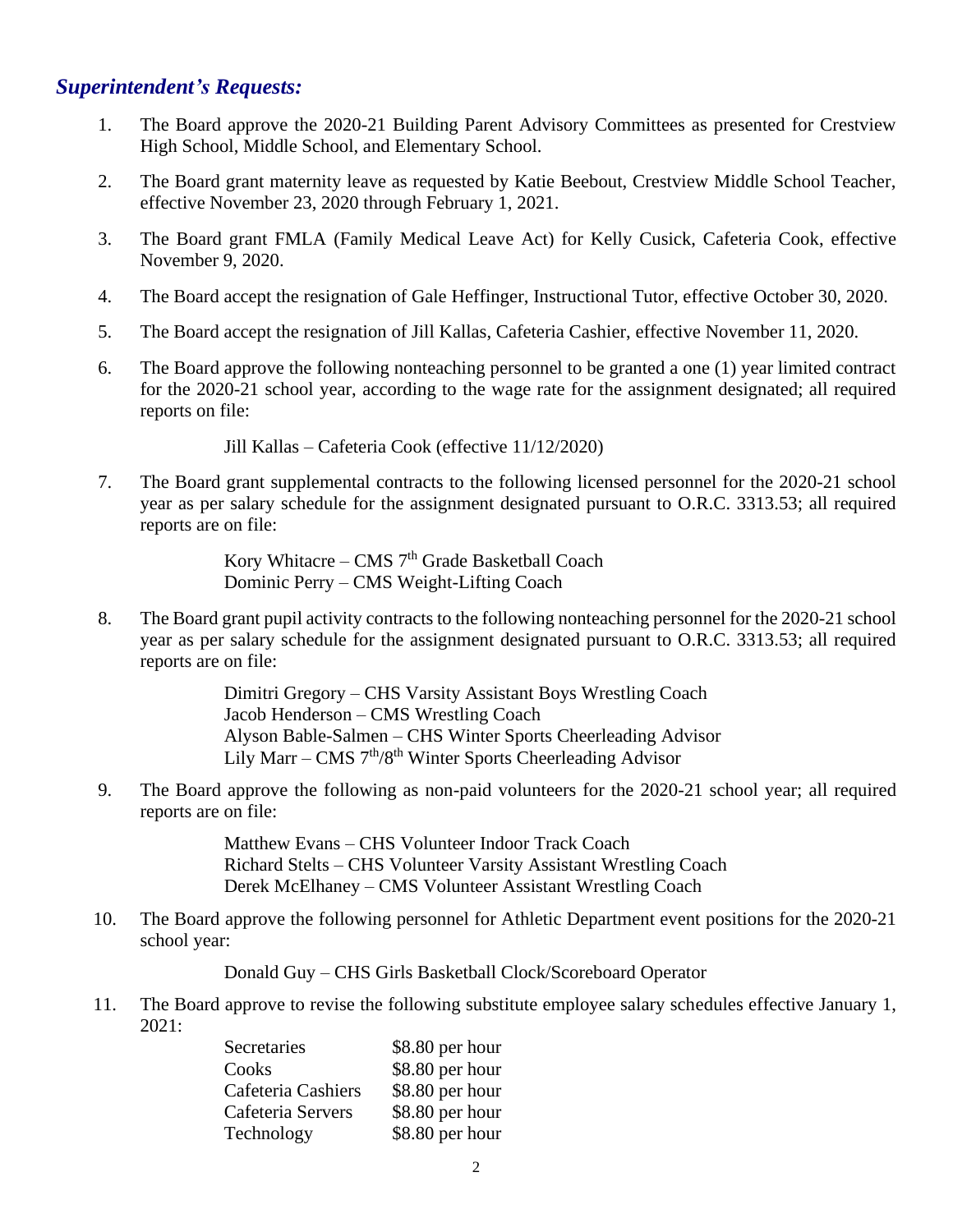12. The Board approve the following non-teaching personnel be placed on the approved substitute list for the 2020-21 school year, substitute basis only, according to wage rate for the assignment designated: all required reports are on file:

*Custodian* …John Smith, Jr....Lou Thompson

#### **END of CONSENT AGENDA**

Recommend: The Board approve the consent agenda as presented:

|          | Moved by _____, second by _____ to approve consent agenda. Vote yes: |                       |  |
|----------|----------------------------------------------------------------------|-----------------------|--|
| Vote no: | Absent:                                                              | Motion carried Failed |  |

#### *Treasurer's Requests/Recommendations not included in Consent Agenda:*

1. Approve financial reports and investments as prepared and presented.

Moved by \_\_\_\_\_, second by \_\_\_\_\_. Vote yes: \_\_\_\_\_, \_\_\_\_\_, \_\_\_\_\_, \_\_\_\_\_, \_\_\_\_. Vote no: \_\_\_\_, \_\_\_\_,  $\underbrace{\hspace{1cm}}$ ,  $\underbrace{\hspace{1cm}}$  Absent:  $\underbrace{\hspace{1cm}}$ , Motion carried  $\underbrace{\hspace{1cm}}$ . Failed  $\underbrace{\hspace{1cm}}$ .

2. Recommend: The Board accept donations from:

a. Crestview PTO  $$1500.00$  to CMS Public School Support b. Jay  $& Carrie$  Radman  $& 115.41$  to Turf Fund

Moved by \_\_\_\_\_, second by \_\_\_\_\_. Vote yes: \_\_\_\_\_, \_\_\_\_\_, \_\_\_\_\_, \_\_\_\_\_, \_\_\_\_\_. Vote no: \_\_\_\_, \_\_\_\_, \_\_\_\_\_, \_\_\_\_\_\_, Absent: \_\_\_\_\_, \_\_\_\_\_. Motion carried \_\_\_\_\_. Failed \_\_\_\_\_.

### *Board Reports:*

| 1. Career Center Report               | Mr. Wellman        |
|---------------------------------------|--------------------|
| 2. Student Achievement Liaison Report | Mr. Hively         |
| 3. Legislative Report                 | Mr. Straney        |
| 4. Student Board Member Report        | <b>Miss Downey</b> |

# *Board Committee Reports:*

| 1. Buildings & Grounds | Dr. Miller   |
|------------------------|--------------|
| 2. Athletic Council    | Mr. Dattilio |
| 3. Personnel           | Mrs. Wellman |
| 4. Finance Audit       | Mr. Dattilio |
| 5. Policy              | Mr. Dattilio |
| 6. Communications      | Mrs. Wellman |
| 7. Insurance           | Dr. Miller   |
| 8. Business Advisory   | Mrs. Wellman |

#### *Administrative Reports:*

| 1. Elementary School | Mr. Pancake        |
|----------------------|--------------------|
| 2. Middle School     | Mrs. Lemaster      |
| 3. High School       | Mrs. Nappi         |
| 4. Special Education | Mrs. Gilbert       |
| 5. Athletic          | Mr. Cusick         |
| 6. Lunchroom         | <b>Miss Wilmes</b> |
| 7. Technology        | Mr. Miller         |
| 8. Transportation    | Mr. Burbick        |
| 9. Maintenance       | Mr. Radman         |
|                      |                    |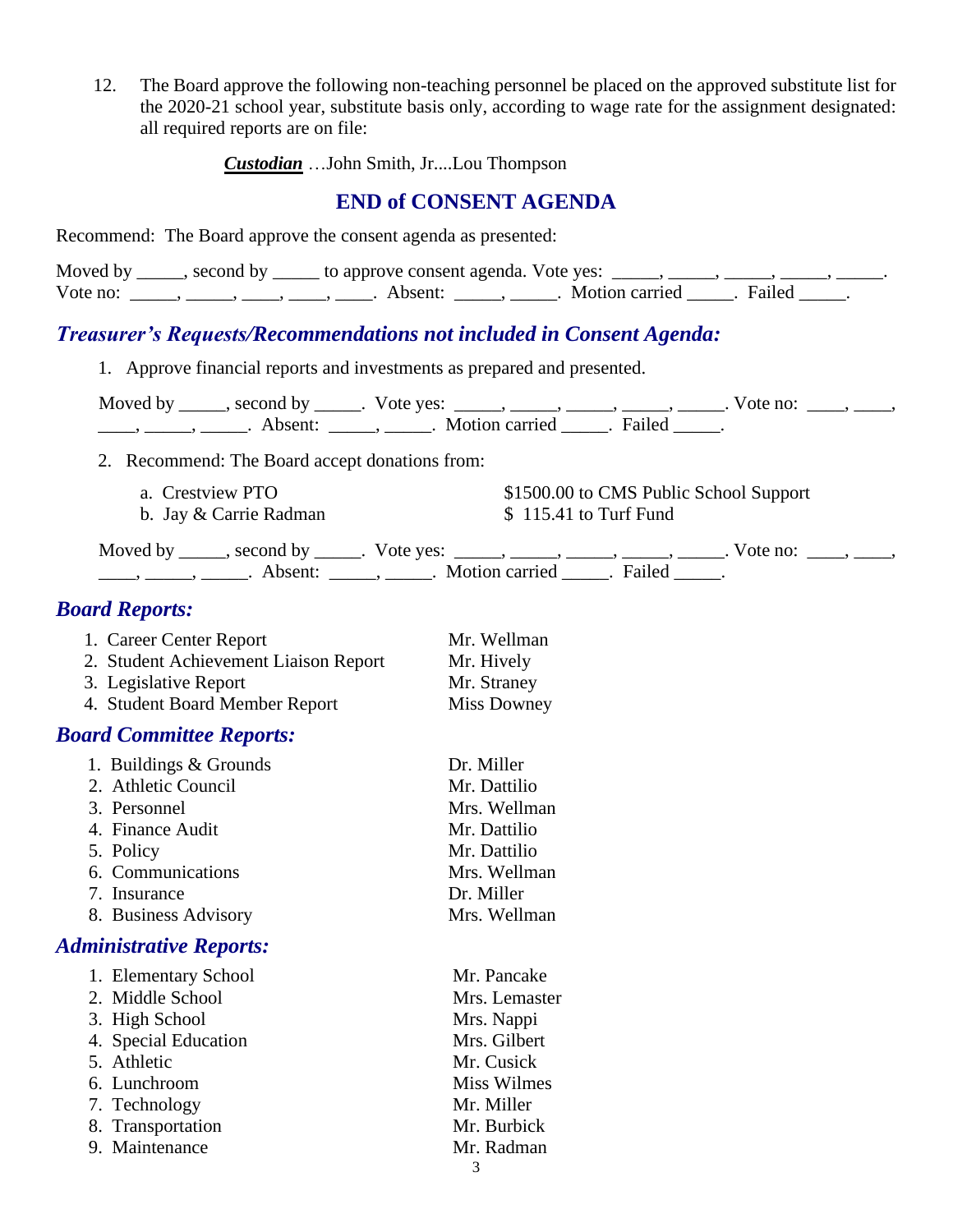#### **Superintendent's Report:** Mr. Manley

#### *Superintendent's Requests/Recommendations not included in Consent Agenda:*

1. Recommend: The Board adopt the following Board Policies/Bylaws which were presented for review at the October 14, 2020 board meeting:

| <b>Policy/Bylaw Number</b> | <b>Description</b>                                                                                                                                                                                                                                                                                                                                                                                                          | <b>New/Revised/Replacement</b> |
|----------------------------|-----------------------------------------------------------------------------------------------------------------------------------------------------------------------------------------------------------------------------------------------------------------------------------------------------------------------------------------------------------------------------------------------------------------------------|--------------------------------|
| 1530                       | Evaluation of Principal & Other Administrators                                                                                                                                                                                                                                                                                                                                                                              | Revised                        |
| 2270                       | Religion in the Curriculum                                                                                                                                                                                                                                                                                                                                                                                                  | Revised                        |
| 2431                       | Interscholastic Athletics                                                                                                                                                                                                                                                                                                                                                                                                   | Revised                        |
| 3124                       | <b>Employment Contract</b>                                                                                                                                                                                                                                                                                                                                                                                                  | Revised                        |
| 5610                       | Removal, Suspension, Expulsion & Permanent                                                                                                                                                                                                                                                                                                                                                                                  |                                |
|                            | <b>Exclusion of Students</b>                                                                                                                                                                                                                                                                                                                                                                                                | Revised                        |
| 5611                       | Due Process Rights                                                                                                                                                                                                                                                                                                                                                                                                          | Revised                        |
| 6144                       | <b>Investments</b>                                                                                                                                                                                                                                                                                                                                                                                                          | Revised                        |
| 6152                       | Student Fees, Fines, and Charges                                                                                                                                                                                                                                                                                                                                                                                            | Revised                        |
| 6152.01                    | Waiver of School Fees for Instructional Materials                                                                                                                                                                                                                                                                                                                                                                           | Revised                        |
| 6325                       | Procurement-Federal Grants/Funds                                                                                                                                                                                                                                                                                                                                                                                            | Revised                        |
| 6424                       | <b>Procurement Cards</b>                                                                                                                                                                                                                                                                                                                                                                                                    | Replacement                    |
| 8800                       | Religious/Patriotic Ceremonies and Observances                                                                                                                                                                                                                                                                                                                                                                              | Revised                        |
|                            | Moved by ______, second by ______. Vote yes: ______, _____, _____, _____, _____. Vote no: _____, _____,                                                                                                                                                                                                                                                                                                                     |                                |
|                            | $\frac{1}{1}, \frac{1}{1}, \frac{1}{1}, \frac{1}{1}, \frac{1}{1}, \frac{1}{1}, \frac{1}{1}, \frac{1}{1}, \frac{1}{1}, \frac{1}{1}, \frac{1}{1}, \frac{1}{1}, \frac{1}{1}, \frac{1}{1}, \frac{1}{1}, \frac{1}{1}, \frac{1}{1}, \frac{1}{1}, \frac{1}{1}, \frac{1}{1}, \frac{1}{1}, \frac{1}{1}, \frac{1}{1}, \frac{1}{1}, \frac{1}{1}, \frac{1}{1}, \frac{1}{1}, \frac{1}{1}, \frac{1}{1}, \frac{1}{1}, \frac{1}{1}, \frac{$ |                                |

2. Recommend: The Board approve the resolution to endorse the Fair School Funding Plan, as introduced in the Senate Companion Bill to substitute H.B. 305, and to encourage the 133<sup>rd</sup> General Assembly to expedite the passage of the bill.

**WHEREAS**, the Ohio Supreme Court ruled in *DeRolph v. State of Ohio (1997)* that Ohio's method for funding schools through the state's school foundation program was unconstitutional under Article VI, Section 2 of the Ohio Constitution; and

**WHEREAS**, in *DeRolph*, the Ohio Supreme Court declared that Ohio's school funding system was over-reliant on local property taxes, and as such, was inherently discriminatory to children based on where they reside for disparities exist between communities of affluence and impoverishment; and

**WHEREAS**, since the *DeRolph* decision, the Ohio General Assembly has failed to create a funding system that meets Ohio's constitutional standard of securing "... a thorough and efficient system of common schools throughout the state"; and

**WHEREAS**, Ohio's solution to satisfy the Ohio Supreme Court's order has been to pass a series of biennial budgets containing politically expedient remedies that have not eliminated the over-reliance on local property tax or mitigated the discriminatory nature inherent in the series of "funding fixes" legislated over the last 23 years; and

WHEREAS, Ohio's previous biennial budget crafted by the 132<sup>nd</sup> Ohio General Assembly, and effective July 1, 2018, through June 30, 2019, created a funding system with "capped" districts, and districts receiving a minimum level of funding referred to as the "guarantee"; and

**WHEREAS**, the previous biennial budget identified 503 school districts out of 610, or 82%, either "capped" in their funding, or on the "guarantee," which is a testament that Ohio's funding model is not effective; and

WHEREAS, Ohio's current biennial budget crafted by the 133<sup>rd</sup> General Assembly, froze foundation funding for Ohio schools at 2019 fiscal year levels (effectively placing all districts on "the guarantee"), which funding levels have subsequently been cut due to the economic impact of the Coronavirus pandemic; and

**WHEREAS**, the current school funding system in Ohio lacks a rational basis for determining both the cost of educating students and how the funding of education is shared between the state and local taxpayers; and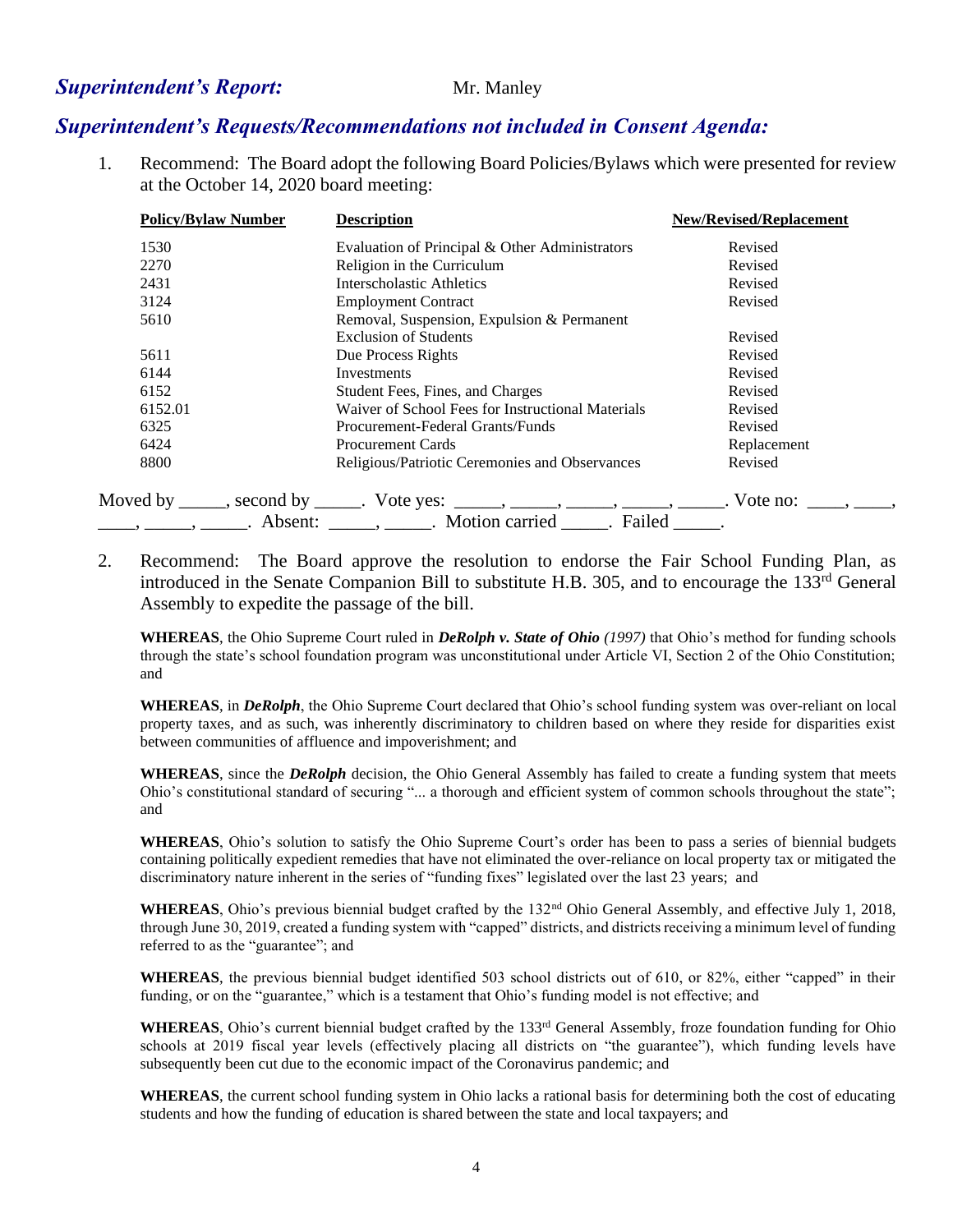**WHEREAS**, Representative Robert Cupp (R) and Representative John Patterson (D) convened a statewide workgroup, made up of eight practicing school district CFO/Treasurers and eight practicing Superintendents (the "Cupp-Patterson Workgroup"), to devise a new formula, and recognizing that Ohio needs an overhaul to its school funding system, have spent the last three years determining the inputs necessary to fund a "thorough and efficient system of common schools" that reduces the over-reliance on local property tax and creates equity in the state foundation system; and

**WHEREAS**, the Cupp-Patterson Workgroup carefully analyzed national research, best practices, actual Ohio school district spending data, and drew on their own extensive experience in educating students and operating school districts to make recommendations for a school funding system that meets the needs of all Ohio's students in the  $21^{st}$  century; and

**WHEREAS**, the Cupp-Patterson Workgroup developed recommendations that laid out a rational, transparent, comprehensive and – most of all – fair system for funding schools based on the actual cost of providing a basic education for all students in Ohio (the "Base Cost"); and

**WHEREAS**, the Cupp-Patterson Workgroup developed a method of sharing the funding of the Base Cost between the state and local taxpayers that is easy to understand and based on a fair, defensible measure of the capacity to generate funds locally; and

**WHEREAS**, the Cupp-Patterson Workgroup identified and provided a framework for providing additional resources to meet needs beyond those of basic education, including the areas of the social, emotional, safety, and mental health of students, the additional challenges driven by students living in poverty, with special needs, with limited English proficiency, and who are academically gifted; and

**WHEREAS**, the Cupp-Patterson Workgroup developed recommendations for properly funding Career Technology Centers, Educational Service Centers, and Charter and Community schools; and

**WHEREAS**, based on the research and work outlined above, the Cupp-Patterson Workgroup produced and recommended the Fair School Funding Plan, which was introduced in House Bill (H.B.) 305, and is currently incorporated into and improved upon in a companion bill in the Senate, Senate Bill (S.B.) 376; and

**WHEREAS**, the Ohio General Assembly and the Governor of Ohio have an opportunity to devise a funding formula, as outlined in the Fair School Funding Plan, that is an investment in Ohio's children and Ohio's future.

**NOW, THEREFORE, BE IT RESOLVED** by the Board of Education of the Crestview Local School District, that:

Section 1. It is necessary to formally endorse the Fair School Funding Plan, as introduced in S.B. 376 of the 133<sup>rd</sup> General Assembly (the Senate companion bill to Substitute H.B. 305), to ensure that K-12 schools in Ohio are funded using a rational school funding system that meets the needs of all Ohio's students in the 21<sup>st</sup> century.

Section 2. The Treasurer is authorized to deliver or cause to be delivered a certified copy of this Resolution to community leaders; to members of the Ohio House of Representatives and the Ohio Senate, including Representative Timothy Ginter and Senator, Michael Rulli ; and to the office of Governor Michael DeWine.

Section 3. This Resolution shall be in full force and effect immediately upon its adoption.

| Moved by | second by | Vote yes:      | vote no. |  |
|----------|-----------|----------------|----------|--|
|          | Absent:   | Motion carried | Failed   |  |

 3. Recommend: The Board sanction the following as a club sport with the Ohio High School Athletic Association, effective 2020-21 season and to allow participation in the 2020-21 OHSAA Meets:

| <b>Indoor Track</b>                                   |                                                                                                    |
|-------------------------------------------------------|----------------------------------------------------------------------------------------------------|
|                                                       | Moved by _____, second by _____. Vote yes: _____, _____, _____, _____, _____. Vote no: ____, ____, |
| Absent: ______, ______. Motion carried ______. Failed |                                                                                                    |